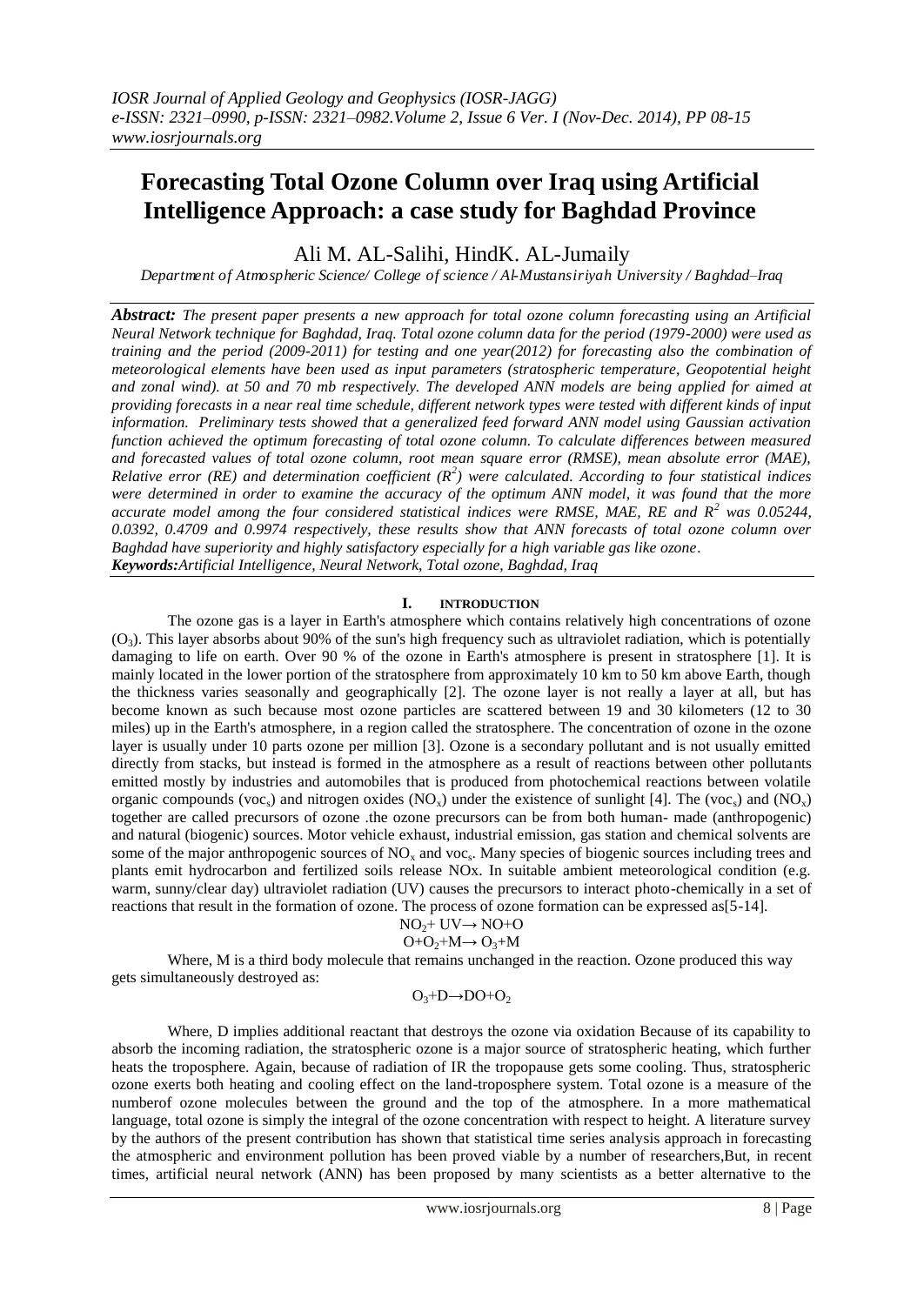conventional regression approach in forecasting time series pertaining to complex atmospheric and environmental phenomena. Since formation of ozone is a highly intricate phenomenon, a number of researchers have concentrated on its prediction and consequently comparative studies have been carried out to discern the performance of ANN over conventional regression approach in predicting ozone over different cities[15-17].In a number of case studies where they established supremacy of ANN over customary methodologies in ozone forecasting .An artificial neural network (ANN)providesa computationally efficient way of determining an empirical, possibly nonlinear relationship betweena number of inputs and one or more outputs. ANN has been applied for modeling, identification, optimization, prediction, forecasting and control of complex systems. ANN models are type of prediction models and there have been several articles that have used artificial neural networks for predicting total ozone column .The present paper employee Artificial Neural Network (ANN) Approach to forecasting total ozone column in Baghdad city based mean air temperature, Geopotential Height and zonal wind.

#### **II. ARTIFICIALNEURALNETWORK**

Artificial neural networks (ANNs) were introduced by Mcculloch and Pitts in 1943 [18]. They represent parallel working systems, which consist of a number of processing units interconnected in a network, these units are called neurons. ANNs consist of a number of elements called neurons. These neurons are grouped together to form a layer. Each neuron has a number of inputs and a single output. Each input has an assigned factor or parameter called the weight. Neural networks generally consist of a number of interconnected processing elements. The interneuron connections are arranged and the nature of the connection determine the structure of network. Neural networks can be classified according to their strictures into followingtype [19].

1-Feed forward network: In a feed forward network the neurons are generally grouped in to layers. Signals flow always from the input layer through to the output layer via unidirectional connections, the neurons being connected from one layer to the next, but not it in same layer.

2- Recurrent network: In recurrent network, the outputs of some neurons are feed back to the same neurons or to neurons in preceding layers. Therefore, signals can flow in both forward and backward directions.

There are two main features make neural networks a very useful tool in solving prediction and modeling problems. Those features are; their ability to learn and generalize. Learning process depend on providing a set of training data, which used to adjust the network weights, using a described learning algorithm. After training process have been successfully achieved, the network will be able to recognize a certain output when a newly data is presented to its input layer. This is what we mean by generalization. Finding the network weights, such that the difference between the network output and the desired output; is the main job of the ANN learning algorithm. ANNs have been used both to estimate parameters of a formal model and to learn to emulate the process model itself to predict future outcomes. ANNs have been successfully used to solve a variety of prediction and forecasting problems. The network consist of three layers: an input layer, hidden layer and output layer. The input layer consist of all the input factors: information from the input layer is then processed in the course of one hidden layer; the output vector is computed in the final (output) layer. Generally the hidden and output layers have activation functions. The dashed lines in figure 1 mean that there are more neurons in each layer than represented in this figure. The time series prediction problem using a neural network approach can be separated into threesuccessive steps or sub problem [20-23].

I. Neural network architecture.

II. The learning or training process.

III .The testing

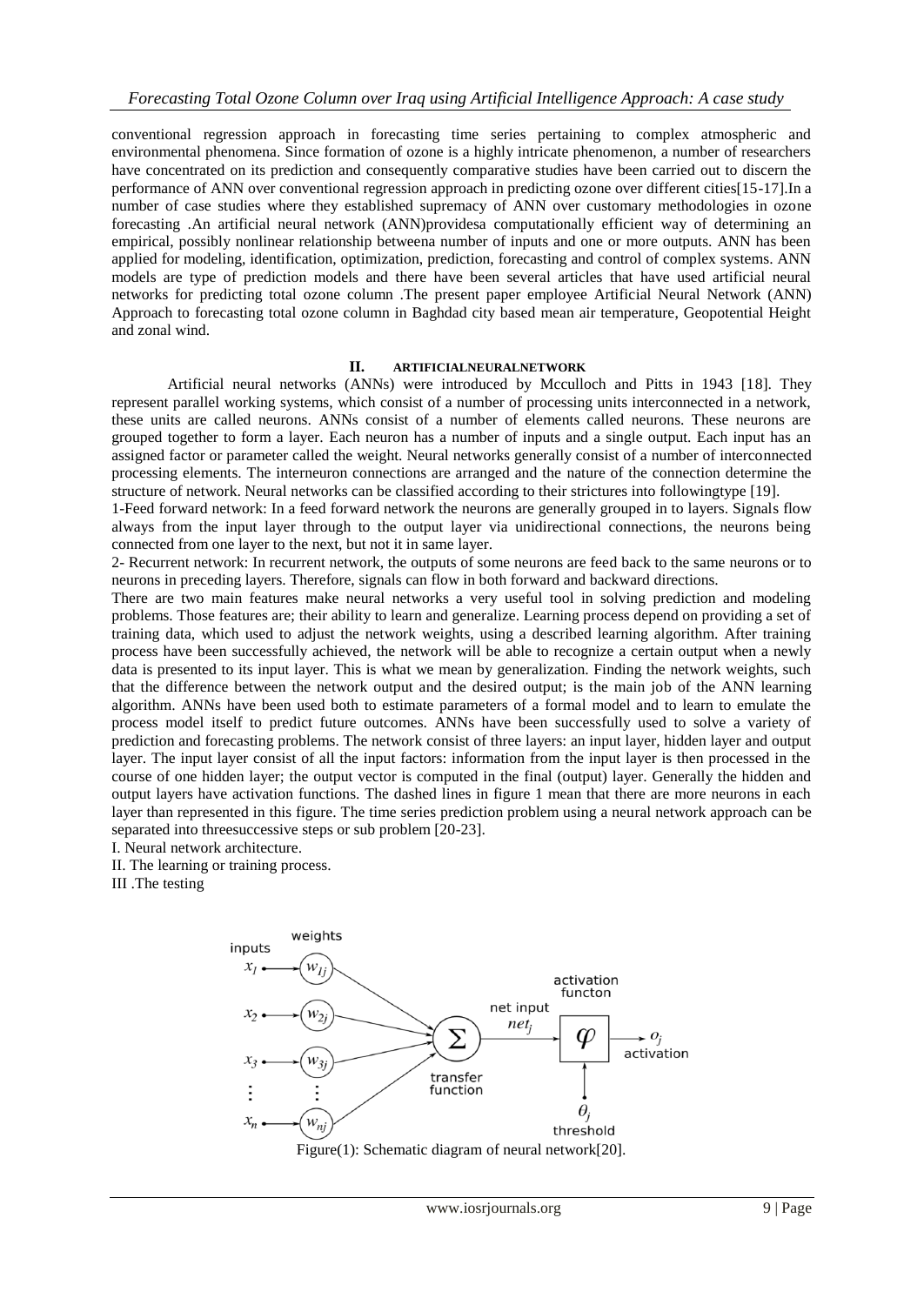In the present study a multi-layer feed forward network based on back propagation learning procedure is designed for estimating the total ozone column.

## **III. Methodology**

In the present paper, Artificial Intelligence (AI) approach which represented by single and multilayer ANN has been developed for forecasting the total ozone column. Artificial Neural Networks are loosely based on biological neural systems, in that they are made up of an interconnected system of nodes (neurons) as shown in figure 1. An ANN can identify patterns in numeric data in a somewhat analogous fashion to the learning process in its biological counterpart (i.e. by accumulated experience or training) [24]. Neurons usually operate in parallel and are configured in regular architectures. They are often organized in layers, and feedback connections both within the layer and toward adjacent layers are allowed. Each feedback connection is expressed by a numerical value called as weight, which can be modified. They are basically stored in three types of layers i.e. input layer, hidden layer and output layer. The output of a node is scaled by connecting weights and fed forward to as input to the nodes in the next layer of the network implying a direction of information processing. The multilayer ANN has the ability to learn through the training. Training requires a set of training data which consists of a series of input which represented by upper air data such as air temperature, geopotential height and zonal wind at two atmospheric level (50 and 70 mb). During the training, multilayer ANN is repeatedly presented with the training data and the weights are adjusted in the network from time to time till the desired error goal is reached in the output (total ozone column). In the present study, the respective data of the 6 meteorological parameters for the duration of 408 months was split into three parts viz. 360 months of the data was used in training the ANN model and 36 months was used in testing and validation while the remaining was used in validating the model while the remain 12 months was used in forecasting. Contrary to the 'rule of thumb' to find the optimal number of neurons in the hidden layers used by the other researchers, the present study used the iterative approach for higher accuracy in forecasting [25-26]. The architecture of the ANN model was varied by changing both the number of neurons in the hidden layer as shown in figure 3, and the number of epochs which are the steps in training the model. Starting from 2 neurons, the model formulation went up to 12 neurons with an incremental factor of 1 neurons in each respective model. Based on the learning rate, each set of neurons was trained at 10000 and 30000 iteration, with variation hidden layers from 1 to 3 hidden layers subsequently, 450 ANN models were formulated and tested in the present study. In order to get the optimal Artificial Neural Network architecture, various Algorithms with different number of neurons and hidden layers and transfer functions including (Sigmoid, Hyperbolic Tangent, Hyperbolic Secant) were investigated, 450 experiment of training Algorithms were tested in order to determine the most appropriate for the training process.

Many alternate training-processes have different variants are available such as back-propagation. The goal of any training algorithm is to minimize the global error, such as root mean squared error (RMS E), mean absolute error (MAE).Relative error (RE)and Determination coefficient  $(R^2)$ .

$$
RMSE = \sqrt{\frac{1}{n} \sum_{i=1}^{n} (o - t)^{2}}
$$
 (1)

In addition, Determination Coefficient  $(R^2)$ . Relative error (RE) and mean absolute error (MAE) are defined as follows, respectively

$$
MAE = \frac{1}{n} \sum_{i=1}^{n} \left| \frac{o - t}{t} \right| (2)
$$

$$
R^2 = 1 - \left[ \frac{\sum (t - o)^2}{\sum (t - \overline{t})^2} \right] (3)
$$

$$
RE = \frac{|t - o|}{t} * 100\% (4)
$$

Where t is measured, o is output and n is number of observations [27].

ANN<sup>S</sup> have been used in a broad range of applications including pattern classification, function approximation, optimization, prediction, and automatic control[28].The back-propagation algorithm has been used in feedforward single hidden layers.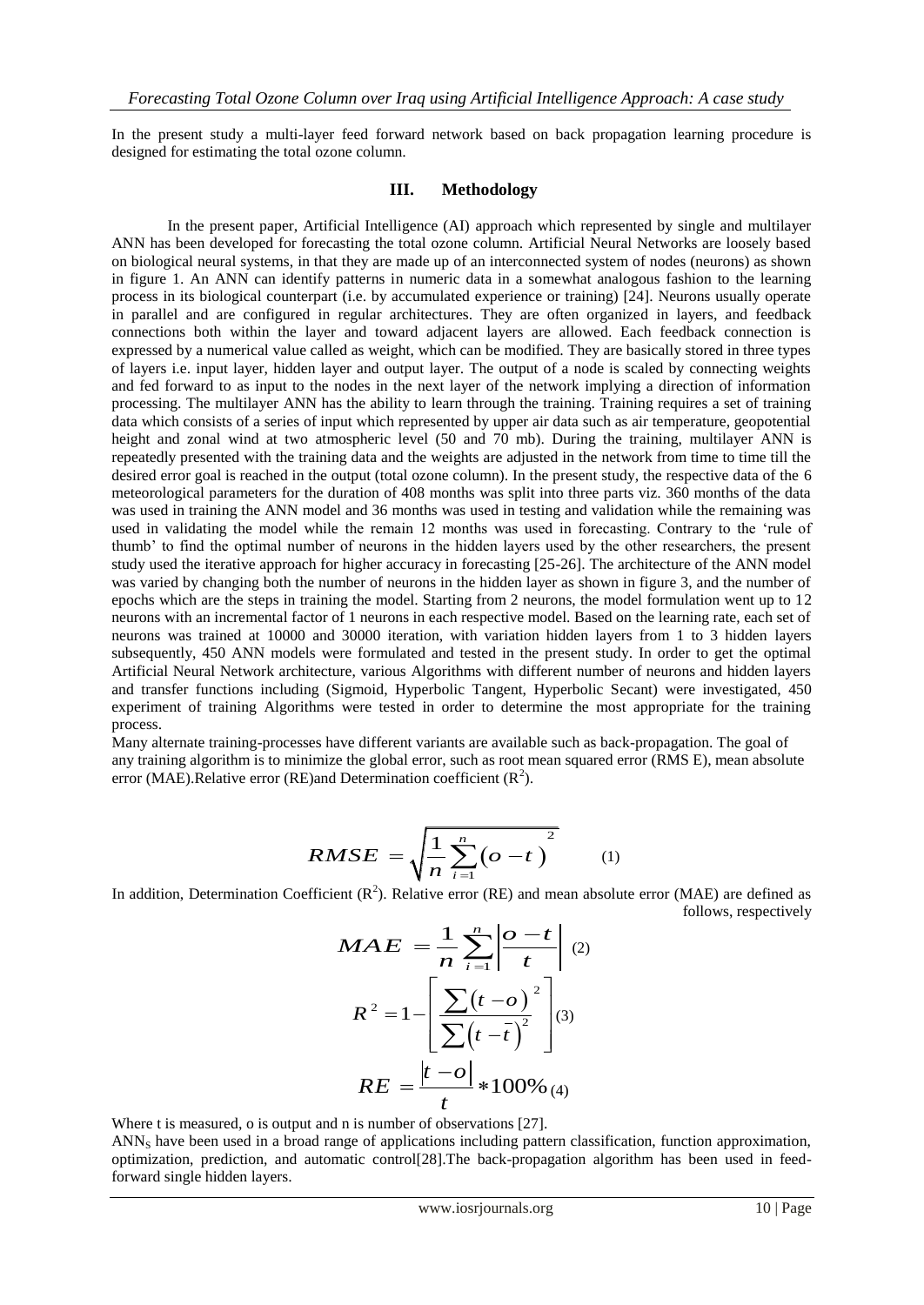

Figure (2):The architecture of neural network.

# **IV. SITE DESCRIPTION AND CLIMATE**

Baghdad is the capital and the commercial center of Iraq, it is located on a vast plain bisected by the river Tigris as shown in Figure 3, also it has Facilities of electrical power plants, oil refineries like Al-Dora refinery and tanneries and textile mills. The population of Baghdad in 2012 was approximately 7, 216, 040. Iraq's official statistical reports give the total land area as  $438,446 \text{ km}^2$ , It is the largest city in Arab world (after Cairo/Egypt) and the second largest city in Western Asia (after Tehran/Iran). Baghdad is located on flat terrain with no hills or other obstruction around; it is surrounded by flat uncultivated desert, it has a subtropical arid climate according to Köppen climate classification and is, in terms of maximum temperatures, one of the hottest cities in the world. In the summer from June to August, the average maximum temperature is as high as 44 °C accompanied by blazing sunshine. Humidity is very low (usually under 10%) due to Baghdad's distance from the marshy Arabian Gulf, dust storms from the deserts to the west are a normal occurrence during the summer [29] Winters boast mild days and variable nights. From December to February, Baghdad has maximum temperatures averaging 15.5 to 18.5 °C, though highs above 21 °C. Morning temperatures can be chilly: the average January low is 3.8 °C. Annual rainfall, almost entirely confined to the period from November to March, averages around 150 mm, but has been as high as 338 mm and as low as 37 mm [30].



Figure (3): Map of Iraq with location of the study Area [29].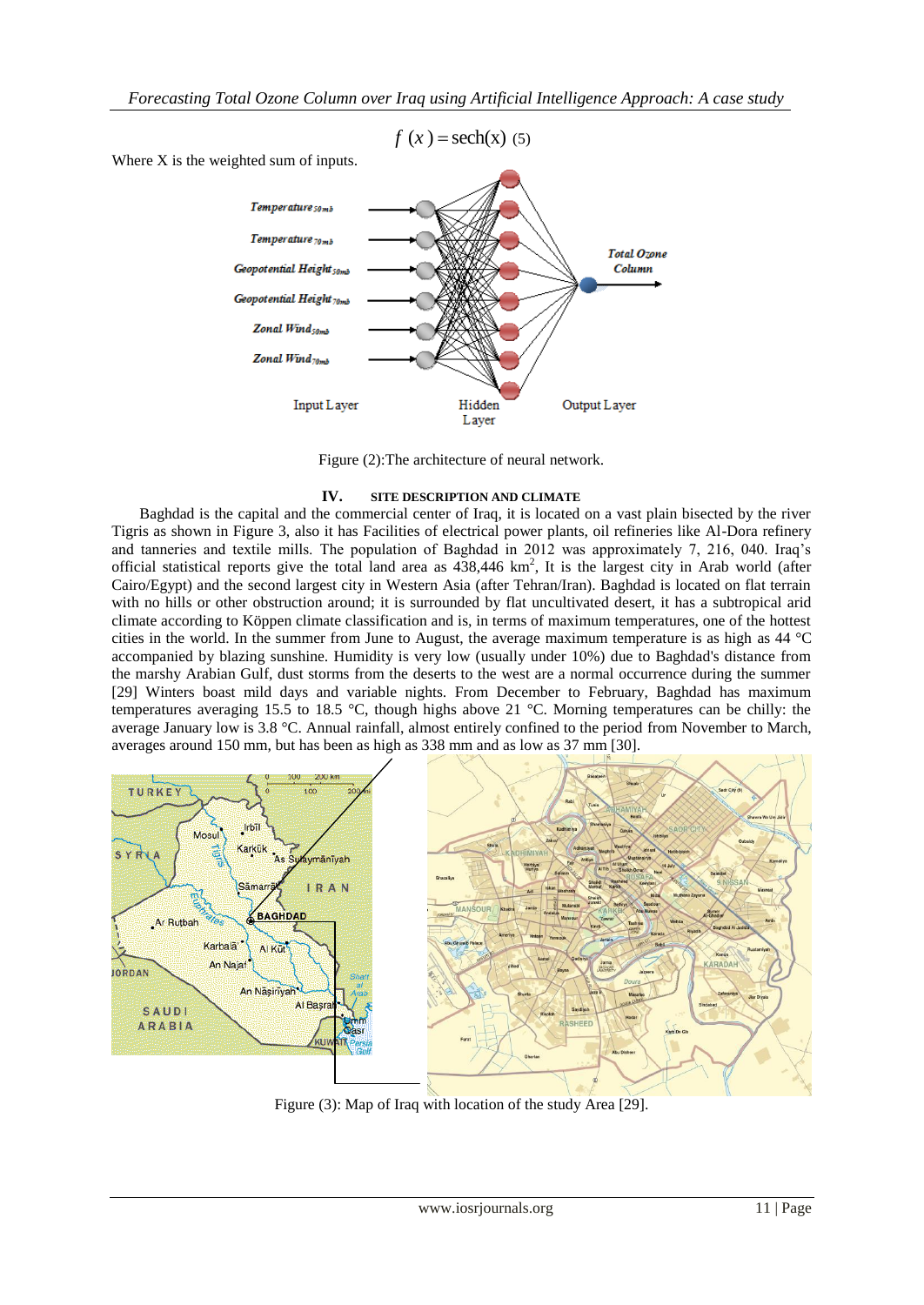## **V. Results And Discussion**

The performance of the ANN models during training, testing and forecasting procedure were evaluated on the basis of the following statistical error tests: Root Mean Square Error (RMSE), Mean Absolute Error (MAE), Relative error (RE) and coefficient of determination  $(R^2)$  as shown in Tables 1, 2 and 3 respectively. ANN model 5 is superior to other ANN the models because it has the smallest errors. The MAE are 0.0339, 0.00261,0.0392, the RMSE 0.080516, 0.0086, 0.0524,. Relative error 12.1929, 0.0939, 0.4709, coefficient of determination (R2 value) of ANN model 5are found to be 0.746913,0.998666 , 0.9974which implies that ANN model 5 provides an accurate estimation of monthly mean daily total ozone Column of Baghdad as shown in figures 3,4 and 5 the performance of training, testing and forecasting with actual against the total ozone column data calculated by ANN approach were plotted for the optimum ANN model which represented by ANN model 5. The results indicate that most of the points fall along the diagonal line and the degree of the deviation from the diagonal line is small. So comparison results indicate that ANN model provides the best results among the ten models. That is, ANN model 5 is superior to the other ANN models, most of the points fall along the diagonal line. That is, ANN model 5 is superior to the other ANN models, most of the points fall along the diagonal line. The forecasted values have good agreement with the measured values. It can also be seen from the comparison of ANN model (1 -10) that the dispersion degree of ANN model 5 is smaller than the other ANN models which indicate that the ANN model 5 provided the best estimations among all the proposed models. Tables 1–3 show that ANN has the minimum predictions errors in Baghdad city. Low values of forecasting errors for Baghdad province confirm the ability of the ANN models to predict total ozone column values precisely.These results demonstrate the generalization capability of the ANN model and its ability to produce accurateestimates in Baghdad and other Iraqi province.

| Model<br>no    | Architectureof<br><b>ANN</b> | Activation<br><b>Function</b> | <b>RMSE</b> | $R^2$    | %RE     | <b>MAE</b> |
|----------------|------------------------------|-------------------------------|-------------|----------|---------|------------|
|                | 6.10.1                       | Gaussian                      | 0.080563    | 0.746590 | 12.1761 | 0.0338     |
| $\overline{2}$ | 6.6.4.1                      | $e^{-x}$                      | 0.080575    | 0.746498 | 12.3195 | 0.0342     |
| 3              | 6.9.1                        | Gaussian                      | 0.080028    | 0.750582 | 11.7998 | 0.0328     |
| 4              | 6.6.4.1                      | <b>Sec</b>                    | 0.080396    | 0.747857 | 12.1201 | 0.0337     |
| 5              | 6.8.1                        | Gaussian                      | 0.080516    | 0.746913 | 12.1929 | 0.0339     |
| 6              | 6.6.5.1                      | Gaussian                      | 0.080870    | 0.744814 | 12.2807 | 0.0341     |
| 7              | 6.12.10.1                    | Gaussian                      | 0.077728    | 0.766930 | 11.8697 | 0.0310     |
| 8              | 6.6.7.1                      | Gaussian                      | 0.080662    | 0.745856 | 12.0659 | 0.0335     |
| 9              | 6.12.8.1                     | Gaussian                      | 0.079133    | 0.756939 | 11.9325 | 0.0331     |
| 10             | 6.6.2.1                      | Gaussian                      | 0.080640    | 0.746095 | 12.1790 | 0.0338     |

Table1. Prediction errors for monthly mean daily TOC often ANN for training stage.

Table2. Prediction errors for monthly mean daily TOC of ten ANN for testing stage.

| Model<br>no | Architectureof<br><b>ANN</b> | Activation<br><b>Function</b> | <b>RMSE</b> | $R^2$    | $%$ RE | <b>MAE</b> |
|-------------|------------------------------|-------------------------------|-------------|----------|--------|------------|
|             | 6.10.1                       | Gaussian                      | 0.019038    | 0.993465 | 0.1947 | 0.00540    |
| 2           | 6.6.4.1                      | $e^{-x}$                      | 0.031773    | 0.981643 | 0.2932 | 0.00813    |
| 3           | 6.9.1                        | Gaussian                      | 0.006396    | 0.999266 | 0.0484 | 0.00134    |
| 4           | 6.6.4.1                      | Sec                           | 0.048243    | 0.957109 | 0.4423 | 0.01230    |
| 5           | 6.8.1                        | Gaussian                      | 0.008675    | 0.998666 | 0.0939 | 0.00261    |
| 6           | 6.6.5.1                      | Gaussian                      | 0.022071    | 0.991318 | 0.2375 | 0.00660    |
| 7           | 6.12.10.1                    | Gaussian                      | 0.022109    | 0.991296 | 0.2247 | 0.00623    |
| 8           | 6.6.7.1                      | Gaussian                      | 0.015886    | 0.995535 | 0.1617 | 0.00450    |
| 9           | 6.12.8.1                     | Gaussian                      | 0.019694    | 0.993097 | 0.1969 | 0.00547    |
| 10          | 6.6.2.1                      | Gaussian                      | 0.061192    | 0.930109 | 0.5867 | 0.01630    |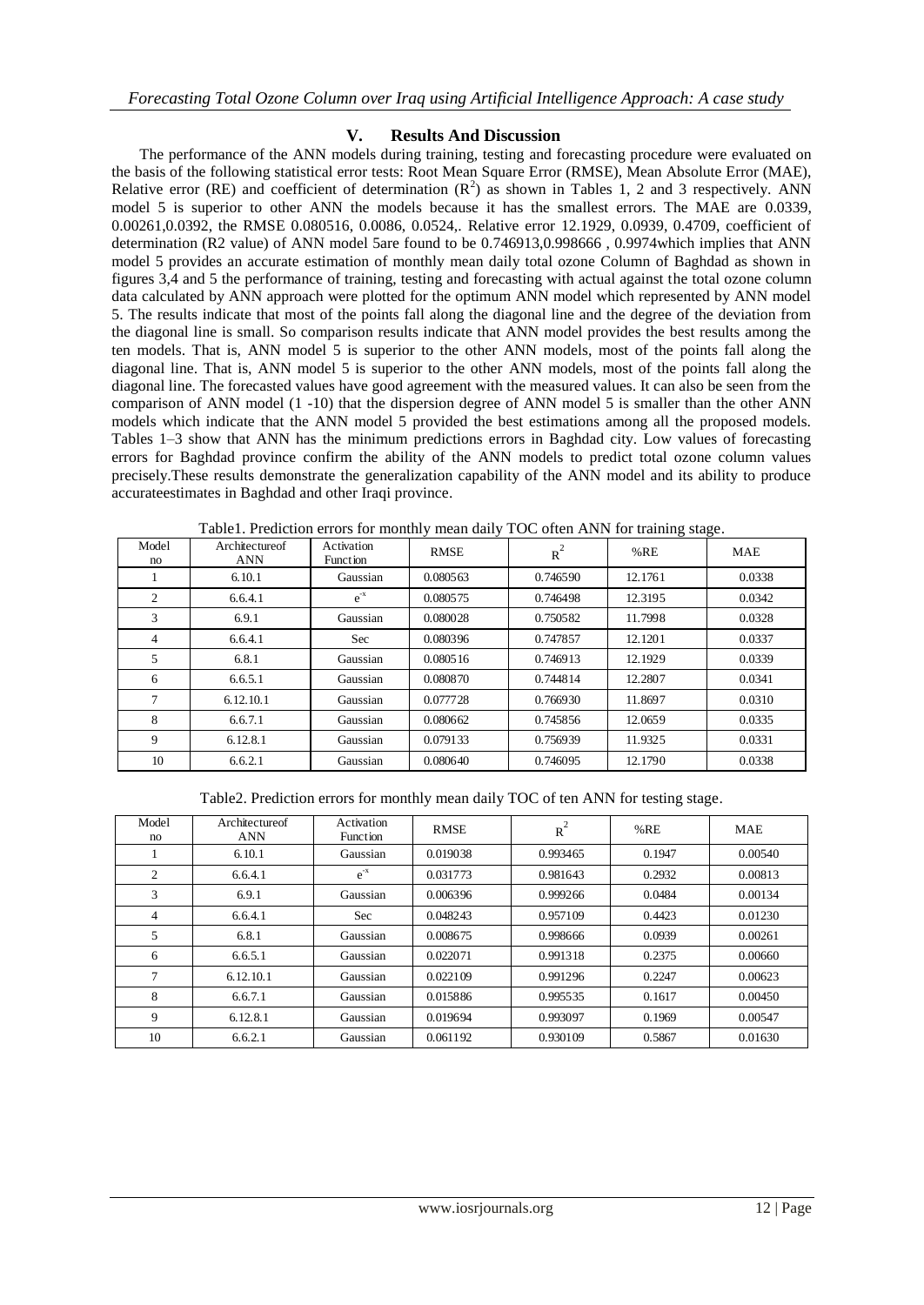| racics: Frequencial crisis for moment, mean can't receive that the forceasing stage. |                       |                        |             |        |        |            |  |
|--------------------------------------------------------------------------------------|-----------------------|------------------------|-------------|--------|--------|------------|--|
| Model<br>no                                                                          | Architectureof<br>ANN | Activation<br>Function | <b>RMSE</b> | $R^2$  | %RE    | <b>MAE</b> |  |
|                                                                                      | 6.10.1                | Gaussian               | 0.05642     | 0.9970 | 0.5189 | 0.0432     |  |
| 2                                                                                    | 6.6.4.1               | $e^{-x}$               | 0.06868     | 0.9954 | 0.6437 | 0.0536     |  |
| 3                                                                                    | 6.9.1                 | Gaussian               | 0.06231     | 0.9964 | 0.5684 | 0.0474     |  |
| $\overline{4}$                                                                       | 6.6.4.1               | Sec                    | 0.05640     | 0.9970 | 0.5189 | 0.0432     |  |
| 5                                                                                    | 6.8.1                 | Gaussian               | 0.05244     | 0.9974 | 0.4709 | 0.0392     |  |
| 6                                                                                    | 6.6.5.1               | Gaussian               | 0.10008     | 0.9903 | 1.0331 | 0.0861     |  |
| 7                                                                                    | 6.12.10.1             | Gaussian               | 0.05679     | 0.9969 | 0.5857 | 0.0488     |  |
| 8                                                                                    | 6.6.7.1               | Gaussian               | 0.10839     | 0.9880 | 1.1265 | 0.0939     |  |
| 9                                                                                    | 6.12.8.1              | Gaussian               | 0.07095     | 0.9954 | 0.6502 | 0.0542     |  |
| 10                                                                                   | 6.6.2.1               | Gaussian               | 0.06013     | 0.9965 | 0.5894 | 0.0491     |  |

Table3. Prediction errors for monthly mean daily TOC of ten ANN for forecasting stage.



Time Series Since January 1979

Figure(4):Comparison betweentheactualandestimatedtotalozonecolumn Datafortrainingprocedure.



Figure(5):Comparisonbetweentheactualandestimatedtotalozonecolumn Datafortestingprocedure.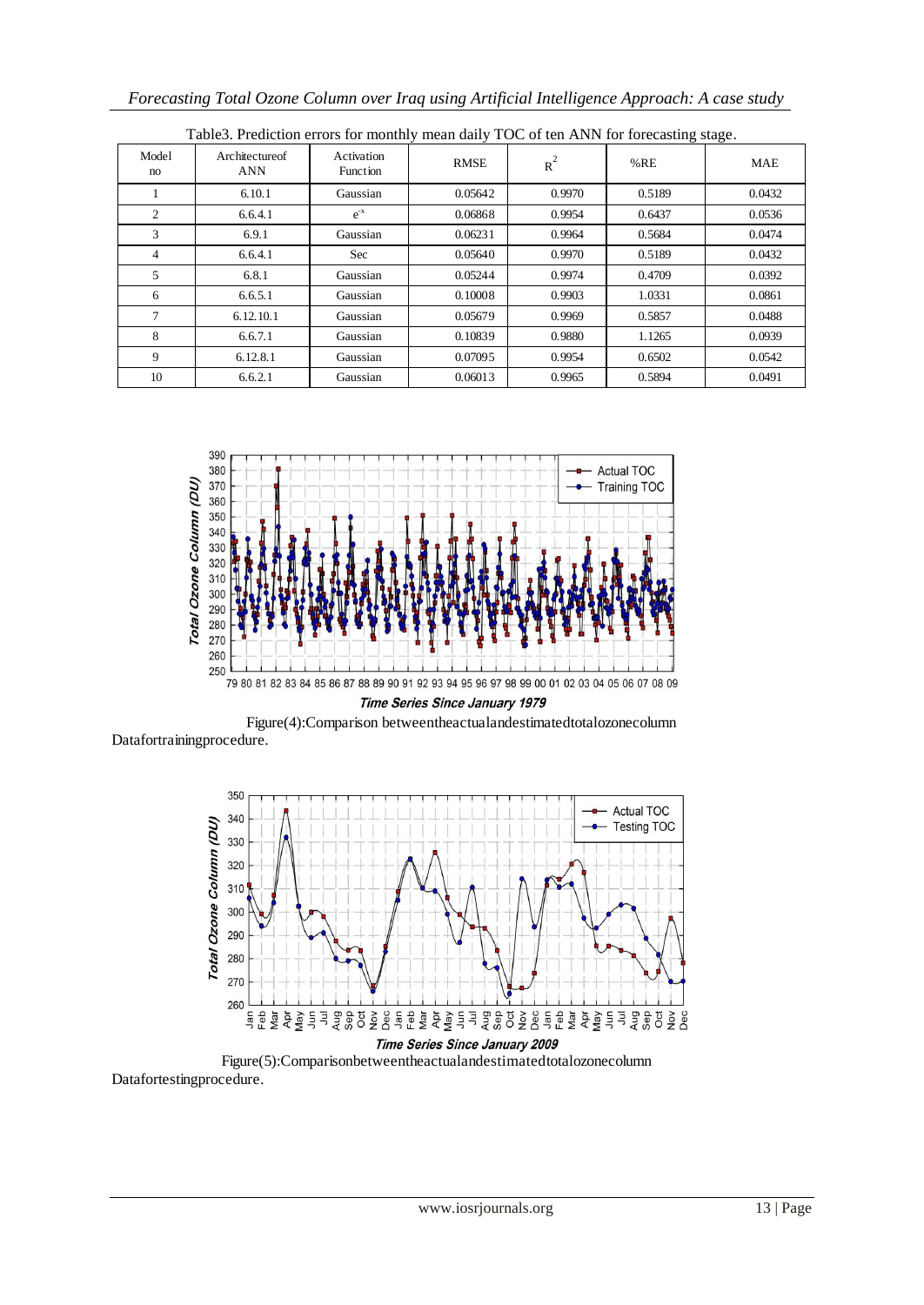

Figure(6):Comparison betweentheactualandestimatedtotalozonecolumn Dataforforecastingprocedure.

#### **VI. Conclusion**

In this paper, ANN techniques are used to estimate monthly average total ozone column in Baghdad city, Iraq. The developed ANN models have six input parameter with different number of hidden layers, neurons number, learning rates varied from 10000 to 30000 iteration based on four transformation function (Sigmoid, Hyperbolic Tangent, Hyperbolic Secant). The ANN architecture that provides the optimum performance has eight neurons in the hidden layer and Gaussian as activation function with single hidden layer. The model 5 made estimation with MAE of 0.0392, RMSE of 0.05244, RE of 0.4709 and R<sup>2</sup> of 0.997 through the forecasting stage were superior to the forecasts of the other proposed ANN models . This study confirms the ability of the ANN to estimate total ozone column values precisely. Therefore, the proposed ANN model 5 will be suitable for forecasting total ozone column at other locations in Iraq employing limited upper air data.

#### **Reference**

- [1]. VA ZQUEZ, M., & HANSLMEIER, A. (2006).Ultraviolet radiation in the solar system.Dordrecht, Netherlands, Springer.
- [2]. JOSEFSSON, W. (2000).Measurements of total ozone 1997 -1999.Norrkoping , Swedish Meteorologica l and Hydrologica l **Institute**
- [3]. CHRISTIE, M. (2000).Ozone layer a philosophy of science perspective . Cambridge, Cambridge University Press.
- [4]. MURRELL, J. C., & KELLY, D. P. (1996).Microbiology of atmospheric trace gases: sources, sink s and global change processes. Berlin, Springer.
- [5]. NEWMAN, M. C., & CLEMENTS, W. H. (2008).Ecotoxicology: a comprehensive treatment. Boca Raton, CRC Press.
- [6]. DE MORA, S. J., DEMERS, S., & VERNET, M. (2000).The effects of UV radiation in the marine environment.Cambridge, Cambridge University Press.
- [7]. HELBLING, E. W., & ZAGARESE, H. (2003).UV effects in aquatic organisms and ecosystems. Cambridge, Royal Society of Chemistr y
- [8]. THERAMONGKOL, P. (2001).Intelligent ozone-level forecasting using artificial neural network.Ottawa, Nationa l Library of Canada.
- [9]. EANN (CONFERENCE), JAYNE, C., YUE, S., & ILIADIS, L. S. (2012).Engineering applications of neural networks 13th International Conference, EANN 2012, London, UK, September 20-23, 2012, proceedings.Heidelberg, Springer.
- [10]. THERAMONGKOL, P. (2001).Intelligent ozone-level forecasting using artificial neural network. Ottawa, Nationa l Library of Canada.
- [11]. MONGE-SANZ, B., & MEDRANO-MARQUES, N. (2003).Artificia l Neural Networks Applications for Total Ozone Time Series.Lecture Notes in Computer Science. 806-814.
- [12]. MONGE SANZ, B. M., & MEDRANO MARQUES, N. J. (n.d.).Total ozone time series analysis: a neural network model approach . Nonlinear Processes in Geophysics.
- [13]. ZHANG, W. (2010).Computational ecology artificial neural networks and their applications. Singapore, WorldScientific.
- [14]. MU LLER, M. D., KAIFEL, A. K., WEBER, M., TELLMANN, S., BURROWS, J. P., &LOYOLA, D. (2003). Ozone profile retrieval from Global Ozone Monitor ing Experiment (GOME) data using a neural network approach (Neural Network Ozone Retrieval System (NNORSY)). Journal of Geophysical Research: Atmospheres. 108.
- [15]. CHATTOPADHYAY, G., & CHATTOPADHYAY, S. (2009). Predicting da ilytota l ozone over Kolkata, India: skill assessment of different neural network models. Meteorological Applications.16, 179- 190.15 CHATTOPADHYAY, G., & CHATTOPADHYAY, S. (2009). Predicting da ilytota l ozone over Kolkata, India: skill assessment of different neural network models. Meteorological Applications.16, 179- 190.
- [16]. CHATTOPADHYAY S.,& CHATTOPADHYAY G. (2012). Modeling and Prediction of Monthly Tota l Ozone Concentrations by Use of an Artificial Neural Network Based on Principal Component Analys is. Pure and Applied Geophysics.169, 1891-1908.
- [17]. CHATTOPADHYAY, S., & BANDYOPADHYAY, G. (2007). Artificia l neuralnetwork with backpropagation learning to predict mean monthly total ozone in Arosa, Switzer land.International Journal of Remote Sensing.28, 4471-4482.
- [18]. ANDERSON, J. A. (1995).An introduction to neural networks. Cambridge, Mass, MIT Press